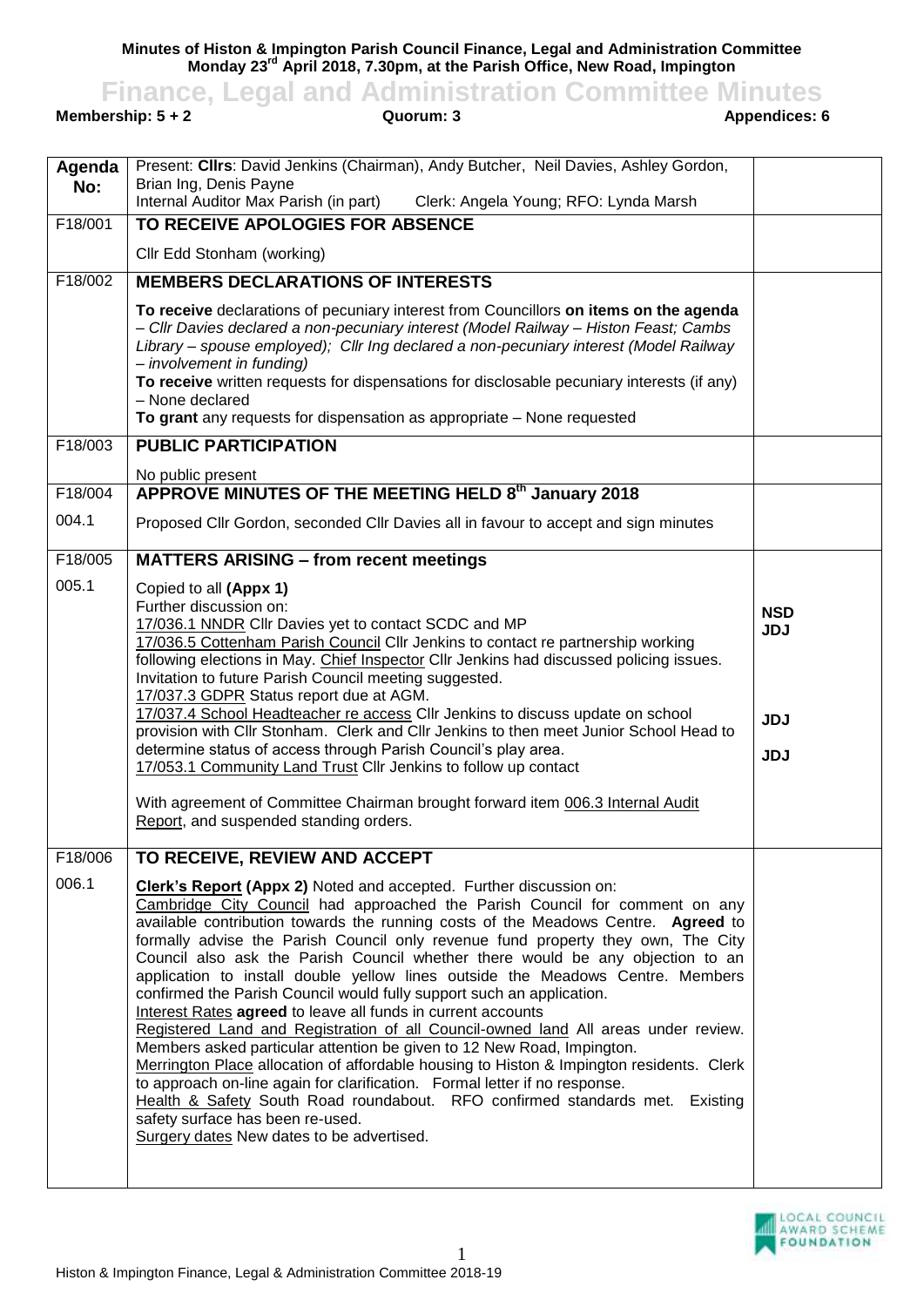|         | Clerk raised additional points:                                                                                                                                                   |                   |
|---------|-----------------------------------------------------------------------------------------------------------------------------------------------------------------------------------|-------------------|
|         | New National Payscales now confirmed for 2018 and 2019<br>London Conference on partnership working. Cllr Payne to attend on behalf of Council                                     | <b>DWP</b>        |
|         | A14 Group attended by Parish Council members Agreed to assist with copying of                                                                                                     |                   |
|         | information letters for appropriate addresses. Noted useful feedback would be gained.                                                                                             |                   |
|         | Insurance RFO up-dated on insurance for Piaggio to cover Grounds Operative.                                                                                                       |                   |
|         | Insurance review due August 2018. Came & Co Brokers to visit for a review and quotes                                                                                              |                   |
|         | to be provided<br>Hollyoak Vets had ended sponsorship of HISIMP News following new ownership                                                                                      |                   |
| 006.2   | End of Year Finance Report (Appx 3)                                                                                                                                               |                   |
|         | Agreed to provide absolute values in future. RFO to meet Finance Chair to look at effect                                                                                          |                   |
|         | of Specified Reserves spend on reporting. No concerns noted. Estimated end of year                                                                                                |                   |
|         | general reserves £278,824 (unaudited)                                                                                                                                             |                   |
| 006.3   | Internal Auditor's Report Max Parish, Independent Internal Auditor, provided a<br>background report to Committee and end of year Internal Audit Report (Appx 4). Mr               |                   |
|         | Parish took members through the reports and confirmed there were no areas of concern                                                                                              |                   |
|         | to report to the External Auditor.                                                                                                                                                |                   |
|         | Standing orders re-instated. Mr Parish left the meeting. Chairman returned to agenda                                                                                              |                   |
|         | order.                                                                                                                                                                            |                   |
| 006.4/5 | <b>Financial Regulations and Standing Orders Noting new model standing orders received</b><br>in April 2018, agreed to recommend no changes to either at AGM, standing orders for |                   |
|         | review against new model during 2018-19, unless comparison work can be completed                                                                                                  |                   |
|         | by 21 May                                                                                                                                                                         |                   |
| 006.6   | Records Management Policy (Appx 5) Replacement policy drafted in line with GDPR                                                                                                   |                   |
|         | audit work carried out by Deputy Clerk. Agreed to implement policy once further review                                                                                            |                   |
| 006.7   | complete with a member Councillor                                                                                                                                                 |                   |
|         | Risk Assessment Review - Carried out by Clerk April 2018, countersigned by RFO. For<br>review April 2019. File available on request                                               |                   |
| 006.8   | Strategic Partnership List Agreed 2 main partnerships for FLA Committee are SCDC and                                                                                              |                   |
|         | NALC. Key people: Cllr Payne to maintain contact at NALC; any Dist Cllrs on the                                                                                                   |                   |
|         | Parish Council to maintain contact with SCDC                                                                                                                                      |                   |
|         |                                                                                                                                                                                   |                   |
| F18/007 | <b>OTHER MATTERS</b>                                                                                                                                                              |                   |
|         |                                                                                                                                                                                   |                   |
| 007.1   | General Data Protection Regulations (GDPR) Status report due at Annual General                                                                                                    | A.G.M.            |
| 007.2   | Meeting. Decision on appointment of Data Protection Officer due.<br>3 Year Forecast                                                                                               |                   |
| 007.3   | <b>Medium Term Financial Strategy</b>                                                                                                                                             |                   |
|         |                                                                                                                                                                                   |                   |
| 007.4   | <b>Capital Budgeting Process</b>                                                                                                                                                  |                   |
|         | All 3 items taken together. Cllr Jenkins provided a discussion paper (Appx 6). Points<br>raised during discussion:                                                                |                   |
|         | Concern over future constraints on plans                                                                                                                                          |                   |
|         | Queries over impact of change in interest rates                                                                                                                                   |                   |
|         | Limits on PWLB lending; any additional commercial rate may not be fixed.<br>$\bullet$                                                                                             |                   |
|         | Decision on whether to state PWLB only lending source                                                                                                                             |                   |
|         | Alternative ways of managing options e.g. Community Interest Companies<br>٠                                                                                                       |                   |
|         | Desire that any strategies provide "solutions"<br>Proposed Cllr Payne, sec Cllr Ing and AGREED Cllrs Jenkins, Gordon and Ing meet to                                              | <b>JDJ/AG/BSI</b> |
|         | take ideas forward and report back to next Finance Legal & Admin Committee meeting.                                                                                               |                   |
|         | Work required on section "How we Borrow Money", other sections accepted.                                                                                                          |                   |
| 007.5   | Response Standards - including                                                                                                                                                    |                   |
|         | Telephone messages<br>Emails<br>٠                                                                                                                                                 |                   |
|         | Website comments                                                                                                                                                                  |                   |
|         | Letters/orders agreed at Committee                                                                                                                                                |                   |
|         | Social media                                                                                                                                                                      |                   |
|         | AGREED to organise a workshop during May 2018. Cllr Davies urged that flexibility be                                                                                              |                   |
| 007.6   | given in order to avoid increase in unnecessary bureaucracy.                                                                                                                      |                   |
|         | Recommendation that all Committee Chairs automatically become members of FLA No<br>action required                                                                                |                   |
|         |                                                                                                                                                                                   |                   |